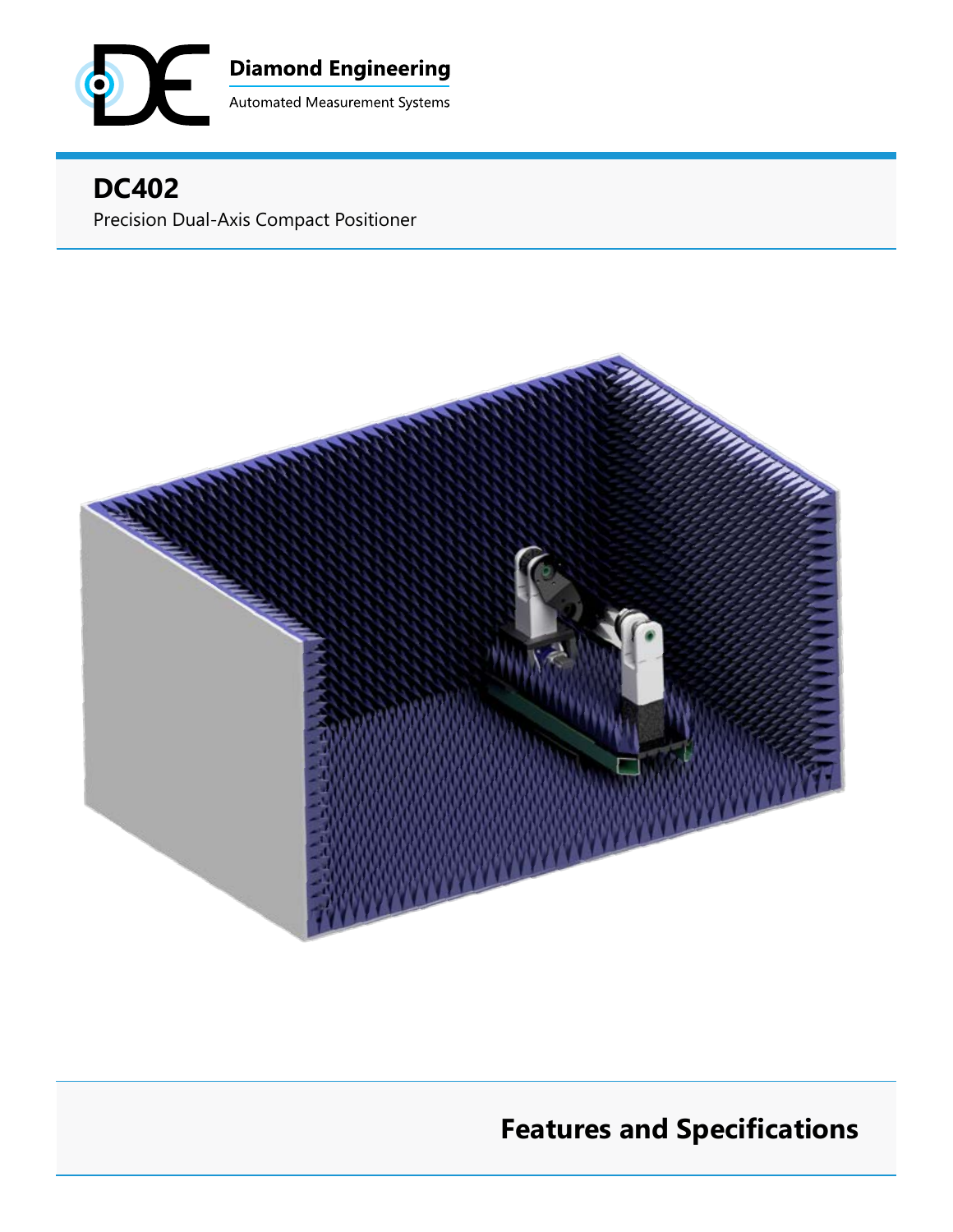# **Introduction and Features**

### **Introduction**

The DC402 is a compact positioner using both worm and belt drive components to offer high precision with low reflectivity for loads up to 40 pounds. This positioner is specifically designed for compact test ranges and enclosures for testing 5G, mmW and radar components and assemblies.

### **Features**

#### **Compact Turntable Stage**

At only 4" thick, the base turntable features a 100-pound capacity with 0.02 degree resolution.

#### **Non-Metallic Gimbal**

The upper gimbal assembly is engineered from non-metallic components for reduced reflections and better transparency.

#### **Programmable**

Includes a python module and full documentation for controlling positioner from within a custom software application such as LabView, Matlab, C, VB.

#### **Expandable**

The included controller can be expanded to control a third axis such as polarization or a precision linear stage for mechanized phase centering.

### **What's included?**

- DC402 base turntable with encoder
- Non-metallic gimbal with encoder
- 3 axis controller
- Control cables
- Mounting hardware
- Power supply
- Users manual / software CD
- Programming manual

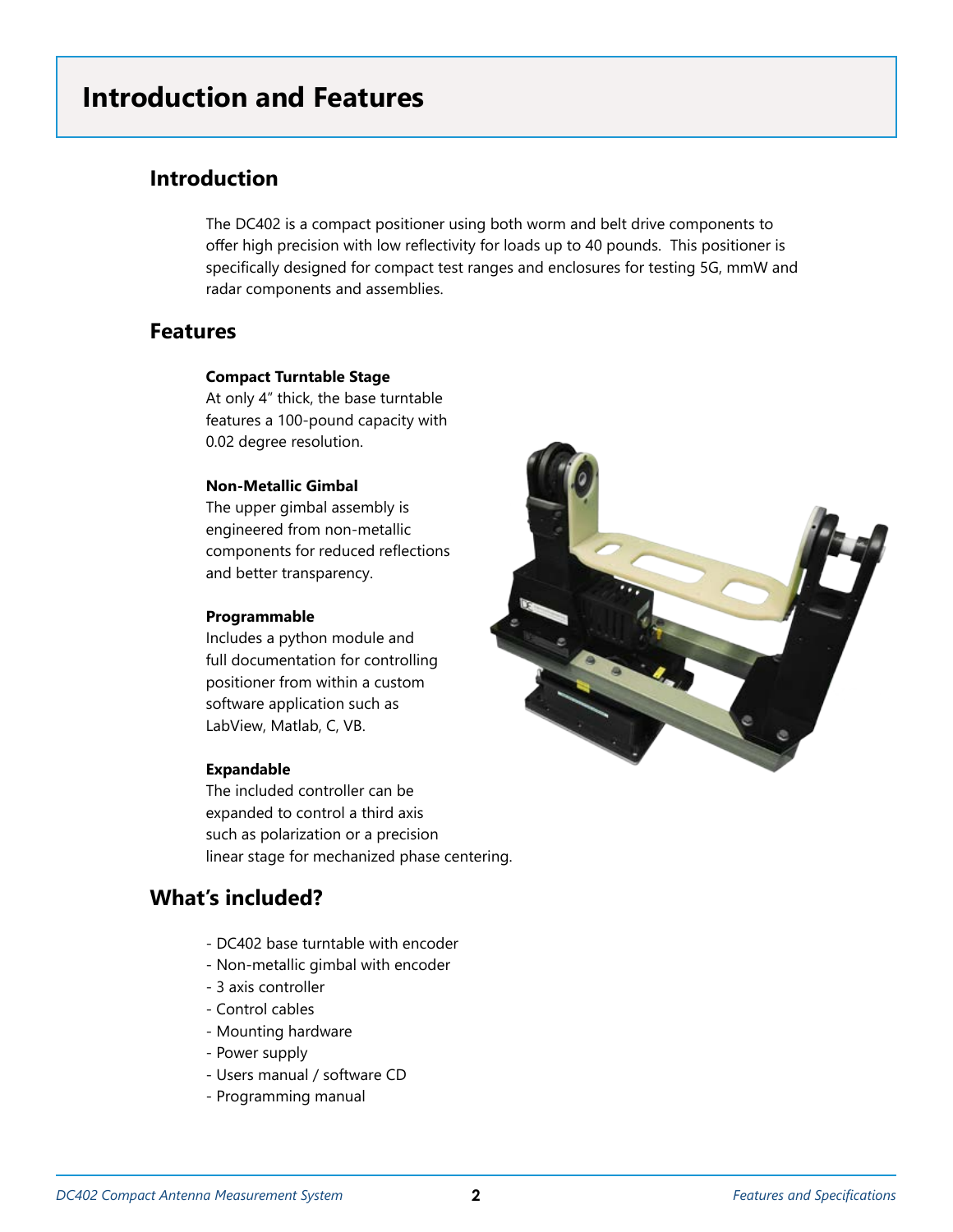# **System Package Options**

### **Standard Models**

All standard model packages include the positioner, software, all RF components, tools and documentation and AUT mounting hardware.

| DC402-00      | No RF Components                                             |
|---------------|--------------------------------------------------------------|
| DC402-06      | 6 GHz SMA RF Components                                      |
| DC402-18      | 18 GHz SMA RF Components                                     |
| DC402-40      | 40 GHz 2.92 mm RF Components                                 |
| DC402-50      | 50 GHz 2.4 mm RF Components                                  |
| DC402-67      | 67 GHz 1.85 mm RF Components                                 |
| DC402-75      | 50 to 75 GHz mmW V-Band RF Components                        |
| DC402-90      | 60 to 90 GHz mmW E-Band RF Components                        |
| DC402-110     | 75 to 110 GHz mmW W-Band RF Components                       |
| DC402-MMW-CFX | No RF components; configured with mounts for Copper Mountain |
|               | FX series mmW adapters (up to 110 GHz)                       |

### **Full Turnkey Solutions**

We offer *complete* turnkey measurement systems including anechoic chamber, VNA, positioner, reference antenna, and laptop with DAMS Antenna Measurement Studio. Packages can be tailored to meet your specific needs. From MHz to mmW, we can deliver a complete solution. Our chambers are custom designed and feature double-knife-edge doors with high quality absorber and honeycomb vents to ensure proper shielding. We also provide a comprehensive system training session following the installation process.



#### **Additional Options**

|  | OPT-SR             | No slip ring (for limited $\pm$ 180° rotations only, not for 360°) |
|--|--------------------|--------------------------------------------------------------------|
|  | OPT-WGDH           | Worm-gear driven head                                              |
|  | OPT-AZ             | Automated linear Z-axis                                            |
|  | OPT-AZXY           | Automated linear Z- and X-axis with pseudo Y-axis                  |
|  | OPT-ENC            | Encoder feedback capability                                        |
|  | DPA-PDK            | DAMS Platform Development Kit                                      |
|  | OPT-SMA            | Software maintenance agreement                                     |
|  | <b>Accessories</b> |                                                                    |
|  |                    |                                                                    |
|  | DEPC-D             | Pre-configured PC (desktop)                                        |
|  | DEPC-L             | Pre-configured PC (laptop)                                         |
|  | DE-SIM             | DAMS Antenna & Network Simulator software add-on                   |
|  | DPA-SW-N2F         | Spherical nearfield processing                                     |
|  | DPA-AUTOPOL        | 18 GHz SPDT RF switch auto-polarizer with cables/adapters          |
|  | DPA-AUTOPOL-40     | 40 GHz SPDT RF switch auto-polarizer with cables/adapters          |
|  | DE-05xx            | Broadband reference horn 500 MHz to 18, 26, 30 or 40 GHz           |
|  | DE-07xx            | Broadband reference horn 700 MHz to 18, 26, 30 or 40 GHz           |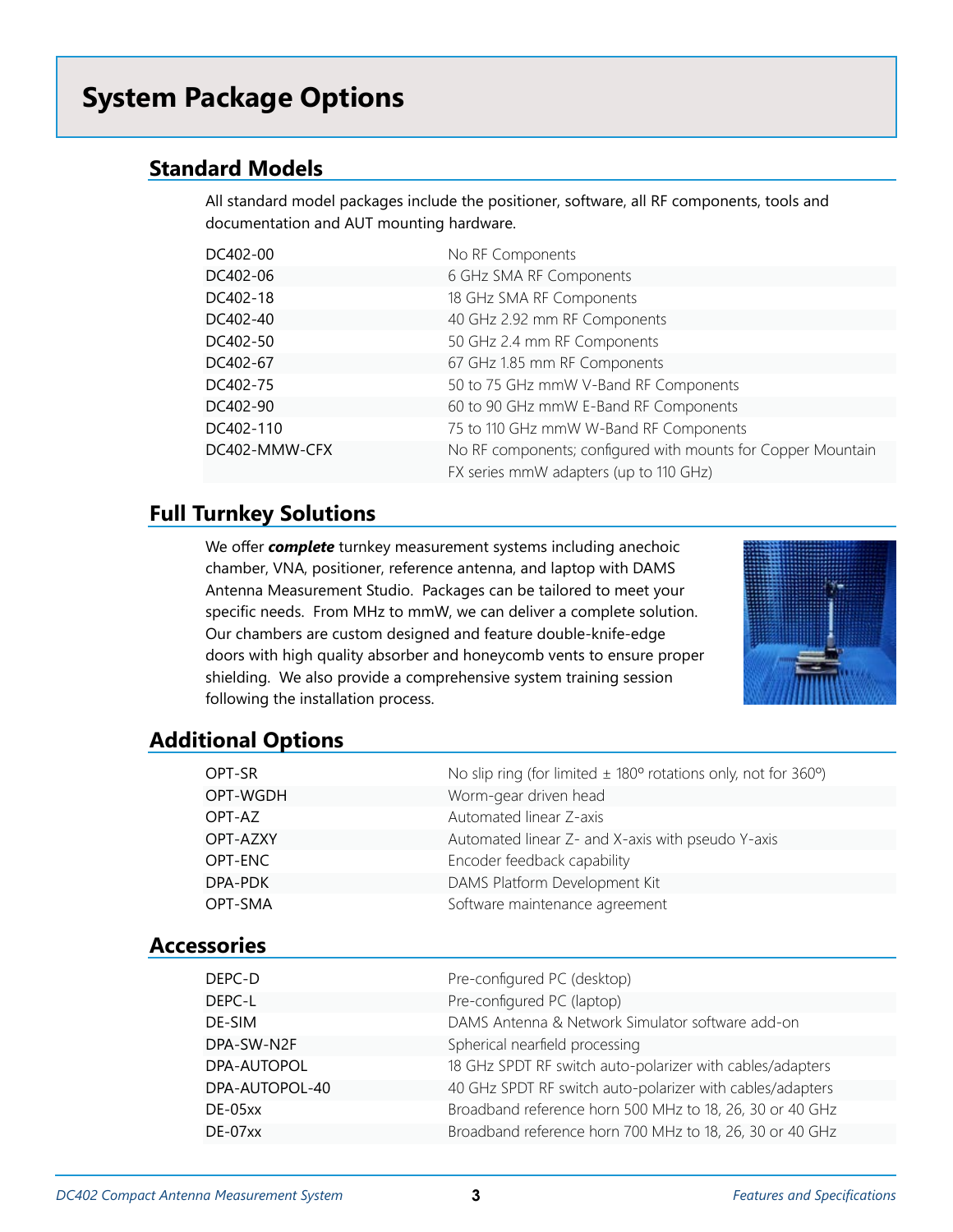# **DAMS Antenna Measurement Studio** *(included!)*

### **Overview**

The DAMS Antenna Measurement Studio is an advanced data collection platform for both passive and active measurements. Includes several built-in semi-automatic modules for post-processing DUT data. The DAMS Studio is also capable of generating various reports and visual data representations ranging from 3D spherical plots, gain over frequency plots, Smith charts and more. The unlimited viewing license permits installation on multiple computers for post-processing or data-analysis.

### **Measurement Features**

- Support for vector network analyzers (VNA/PNA/ENA), spectrum analyzers, signal generators, power meters and even voltmeters.
- Extensive post-processing modules
- Export data with variable formatting options
- Measure up to 1600 frequency points @ every position
- Variable speed
- Move to max signal position
- Vertical / horizontal scan measurements
- CW/CCW antenna rotation

### **Data Processing and Visualization**

- **Process 500,000 data points** under normal operation
- Quad-trace polar plots
- Dual-trace amplitude plots
- Compliance overlay
- 3D AZ/EL over freq
- 3D AZ over El
- Spherical plots
- Calibrated ref antenna import
- Path loss calculator
- Excel or .TXT export
- Complete data manipulation
- Multiple storage registers for convenience



For more information about our software, including screen shots, full specifications of capabilities and the ability to download a demo version, please visit:

http://www.DiamondEng.net/PDF/software\_specs.pdf



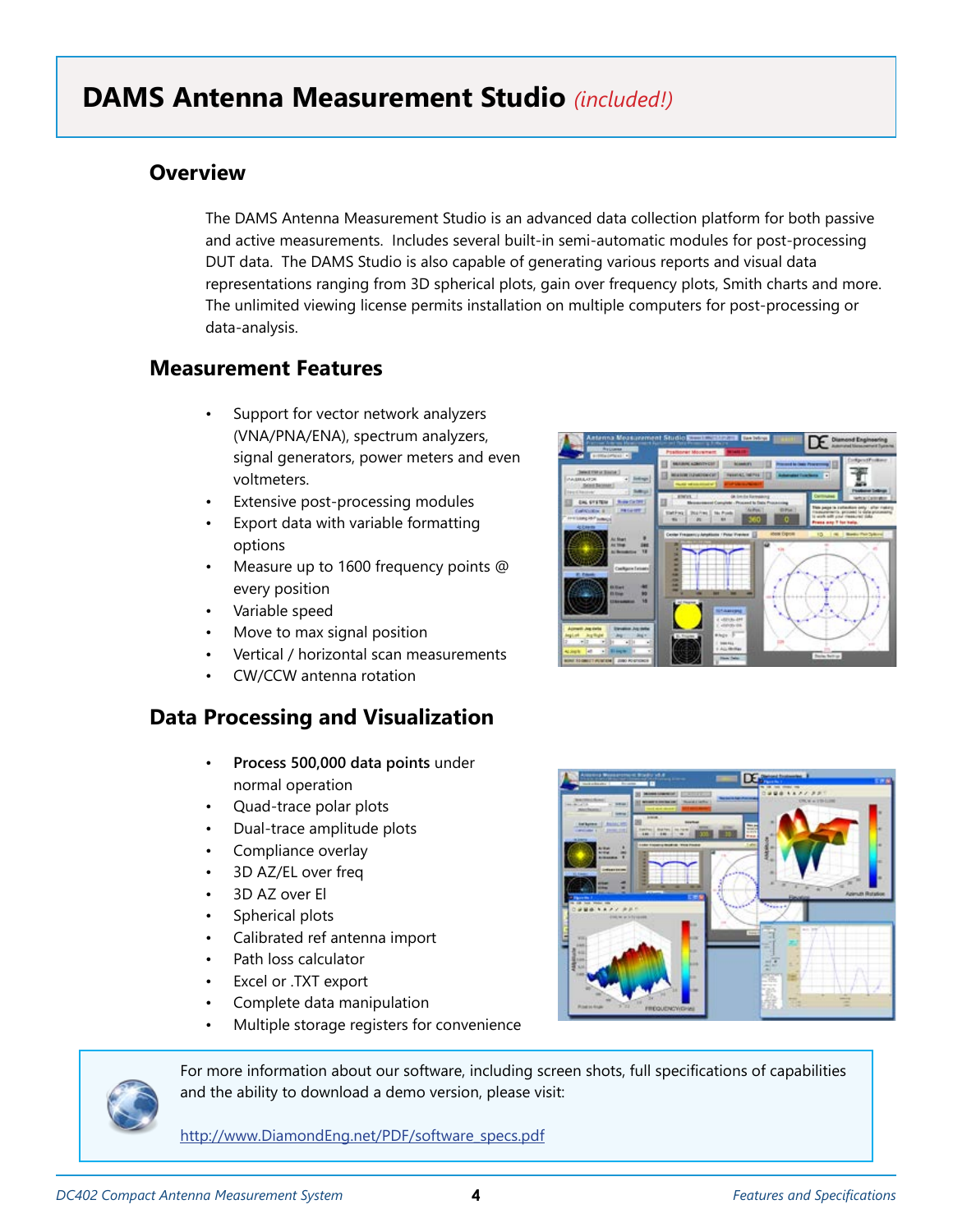# **Specifications**

### **General**

| <b>Dimensions</b> |                                                               |
|-------------------|---------------------------------------------------------------|
| Footprint:        | $12''$ x 12" (304 mm x 304 mm)                                |
| Total Height:     | $22.5''$ (571.5 mm)                                           |
| Clearance Radius: | 18" (914 mm) clearance radius required for full 360° rotation |
| Total Weight:     | 42 lbs (19 kg)                                                |

### **Positioner**

| Turntable (theta)         |                                                       |
|---------------------------|-------------------------------------------------------|
| Frequency Ranges (GHz):   | n/a                                                   |
| Resolution:               | $0.02^{\circ}$ full step                              |
|                           | 0.00125° microstep                                    |
| Drivetrain:               | 3.0A/phase bipolar stepper motor with worm drive      |
| Holding Torque:           | $25$ ft-lb                                            |
| Movement Range:           | 360° continuous or indexed                            |
| Position Feedback:        | 800-line encoder                                      |
| Limits:                   | Home & Limit (hardware & software)                    |
| Weight (positioner only): | 16 lbs (7.27 kg)                                      |
| Positioner Max Speed:     | 24° per second                                        |
| AUT Mounting Options: 1   | 3/8"-16 or M6 4-hole pattern for general mounting     |
| Composition:              | Acrylic turntable with aluminum base                  |
| Weight Capacity:          | 100 lbs (45 kg)                                       |
| RF Rotary Joint:          | Optional (SMA, 2.92 mm, 2.4 mm, 1.85 mm or waveguide) |

#### **Gimbal (elevation)**

| Frequency Ranges:       | n/a                                                              |
|-------------------------|------------------------------------------------------------------|
| Resolution:             | 0.05° full step                                                  |
|                         | 0.00250° microstep                                               |
| Drivetrain:             | 2.0A/phase bipolar stepper motor with belt drive                 |
| Holding Torque:         | $20$ ft-lb                                                       |
| Movement Range:         | 360° continuous or indexed                                       |
| Position Feedback:      | 800-line Encoder                                                 |
| Limits:                 | Home (hardware & software)                                       |
| Weight (gimbal only):   | 26 lbs (11.7 kg)                                                 |
| Gimbal Max Speed:       | 24° per second                                                   |
| AUT Mounting Options: 1 | 3.625" (92 mm) diameter PVC mounting plate with 10-32 hole array |
| Composition:            | Delrin, ABS, PLA+, fiberglass                                    |
| Weight Capacity:        | 40 lbs (18 kg)                                                   |
| RF Rotary Joint:        | Optional (SMA, 2.92 mm, 2.4 mm, 1.85 mm or wavequide)            |
|                         | $=$ Custom mounting solutions available upon request             |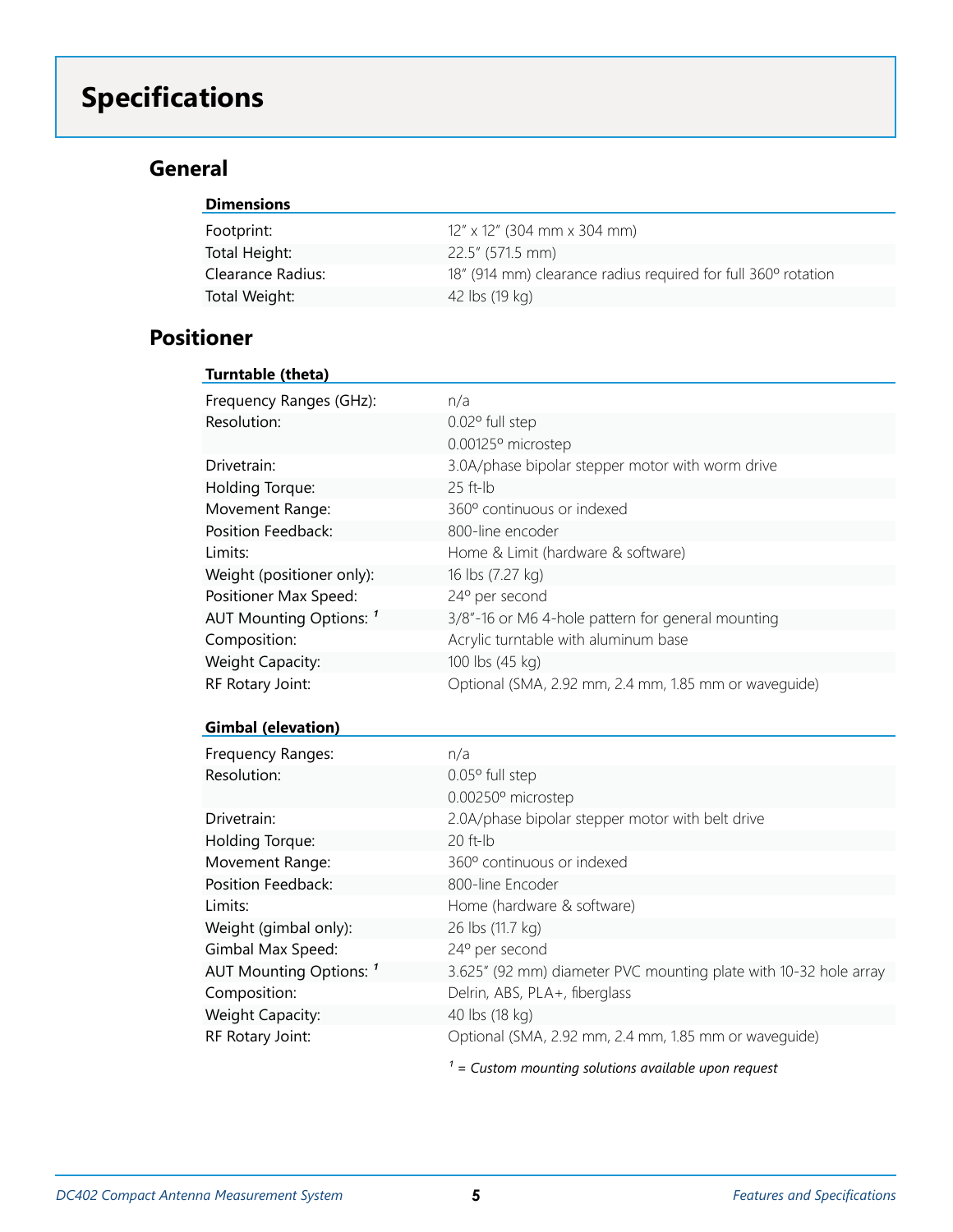### **Controller**

| Controller type:            | 3 axis microprocessor based controller              |
|-----------------------------|-----------------------------------------------------|
| Resolution:                 | Full step through 1/32 microstep                    |
| Motor Current:              | 3.125A per motor phase max                          |
| Cooling:                    | Dual 40mm 24V fans                                  |
| Motor Connector:            | M12 axial 5-pin connector + 5-pin encoder connector |
| Communication Interface:    | DB9 RS232 serial port with external USB adapter     |
| Communication cable length: | 1 meter                                             |
| Input Voltage:              | 24VDC 3A                                            |
| Power Supply (included):    | 24VDC 5A - 110/220v input                           |
| Motor cable length:         | 1 meter                                             |

### **Software Specifications**

#### **Pattern Measurement Modes**

- Time or Frequency Domain
- Gated Frequency domain (RCS, multipath elimination)
- Index and Measure
- Simultaneous axis movement support (Conical scan)
- Any supported S-Parameter (S21, S11, S12, S22, etc.)

#### **Calculated Antenna Parameters**

- Gain
- Peak gain and position
- **Beamwidth**
- Front to Back Ratio
- Efficiency / TRP
- Dual Linear to Circular Transform (RHCP/LHCP)
- Nearfield to Farfield Translation Module

#### **Data Export**

- TXT / .S1P
- DAT export
- Export data and report to Excel
- Trace Data only to Excel
- MatLab Compatible .TXT Format

#### **Plots**

- Multi-Trace polar and XY plots
- Efficiency and TRP
- Beamwidth vs. Frequency
- Spherical 3D Radiation Plots with Overlays
- 3D Amplitude Plot / 3D Color Map Plot
- Built In Matlab Plots (does not require MatLab)

#### **Calibration and Correction**

- Gain Substitution, Gain Transfer, and 3-Point gain modules
- Calibration Profiles for gains or losses
- Table Based Correction
- Calibration Interpolation
- Phase Correction
- Data Normalization
- Data/Register Math Add/ Subtract

#### **Automated / Batch Functions**

- File Trigger Mode
- Position from list
- Batch plot export